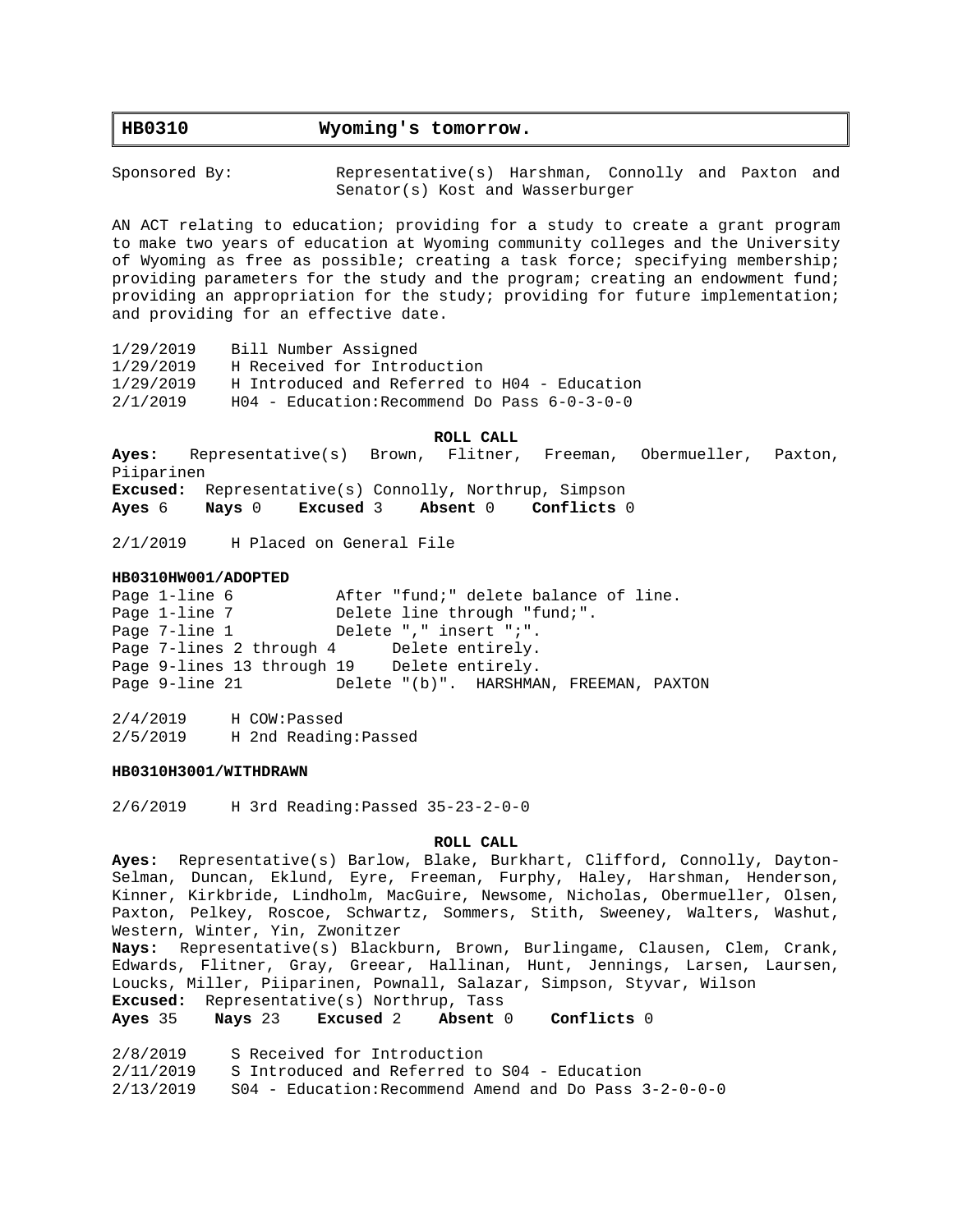**ROLL CALL**

**Ayes:** Senator(s) Coe, Landen, Rothfuss **Nays:** Senator(s) Ellis, Hutchings **Ayes** 3 **Nays** 2 **Excused** 0 **Absent** 0 **Conflicts** 0 2/13/2019 H04 - Education:Rerefer to S02 - Appropriations 2/15/2019 S02 - Appropriations:Recommend Do Pass 5-0-0-0-0 **ROLL CALL Ayes:** Senator(s) Agar, Bebout, Gierau, Hicks, Kinskey **Ayes** 5 **Nays** 0 **Excused** 0 **Absent** 0 **Conflicts** 0 2/15/2019 S Placed on General File **HB0310SS001/ADOPTED** (TO ENGROSSED COPY)<br>Page 1-line 2 after "two" insert "(2) After "two" insert "(2)". Page 1-line 5 Delete "creating". Page 1-line 6 Delete "an endowment fund;". Page 1-lines 12 through 15 Delete entirely. Page 2 Delete entirely. Page 3-lines 1 and 2 Delete entirely. Page 3-line 4 Delete entirely and insert "**Section 1.**". Page 3-lines 12 and 13 Delete entirely and renumber as necessary. Page 3-line 15 Delete "(iii)" and insert "(ii)". Page 3-lines 18 and 19 Delete entirely and insert: "(iii) One (1) representative from the economically needed diversity options for Wyoming executive council, appointed by the governor;". Page 3-lines 21 and 22 Delete entirely and renumber as necessary. Page 4-line 1 Delete "(vi)" and insert "(iv)". Page 4-line 5 Delete "(vii)" and insert "(v)". Page 4-line 9 Delete "(viii) Two (2)" and insert "(vi) Three (3)". Page 4-line 10 After "representatives," insert "not more than two (2) of whom shall be from the same political party,". Page 4-line 12 Delete "(ix) Two (2)" and insert "(vii) Three (3)"; after "senate," insert "not more than two (2) of whom shall be from the same political party,". Page 8-line 20 Delete "committee" and insert "task force". Page 9-line 7 Delete "**Section 3.**" and insert "**Section 2.**". Page 9-line 16 Delete "**Section 4.**" and insert "**Section 3.**". COE, CHAIRMAN **HB0310SW001/ADOPTED (TO ENGROSSED COPY)** Page 4-line 19 After "from" delete balance of the line and insert "any endowment fund created in response to the study required by this". Page 6-line 1 and After "required in" delete "the" and insert "any". Page 6-line 2 Delete "by" and insert "in response to". Page 7-line 20 Delete "the Wyoming's tomorrow" and insert "any created". ELLIS 2/20/2019 S COW:Passed 2/21/2019 S 2nd Reading:Laid Back

**HB0310S2001/ADOPTED (TO ENGROSSED COPY) (CORRECTED COPY)**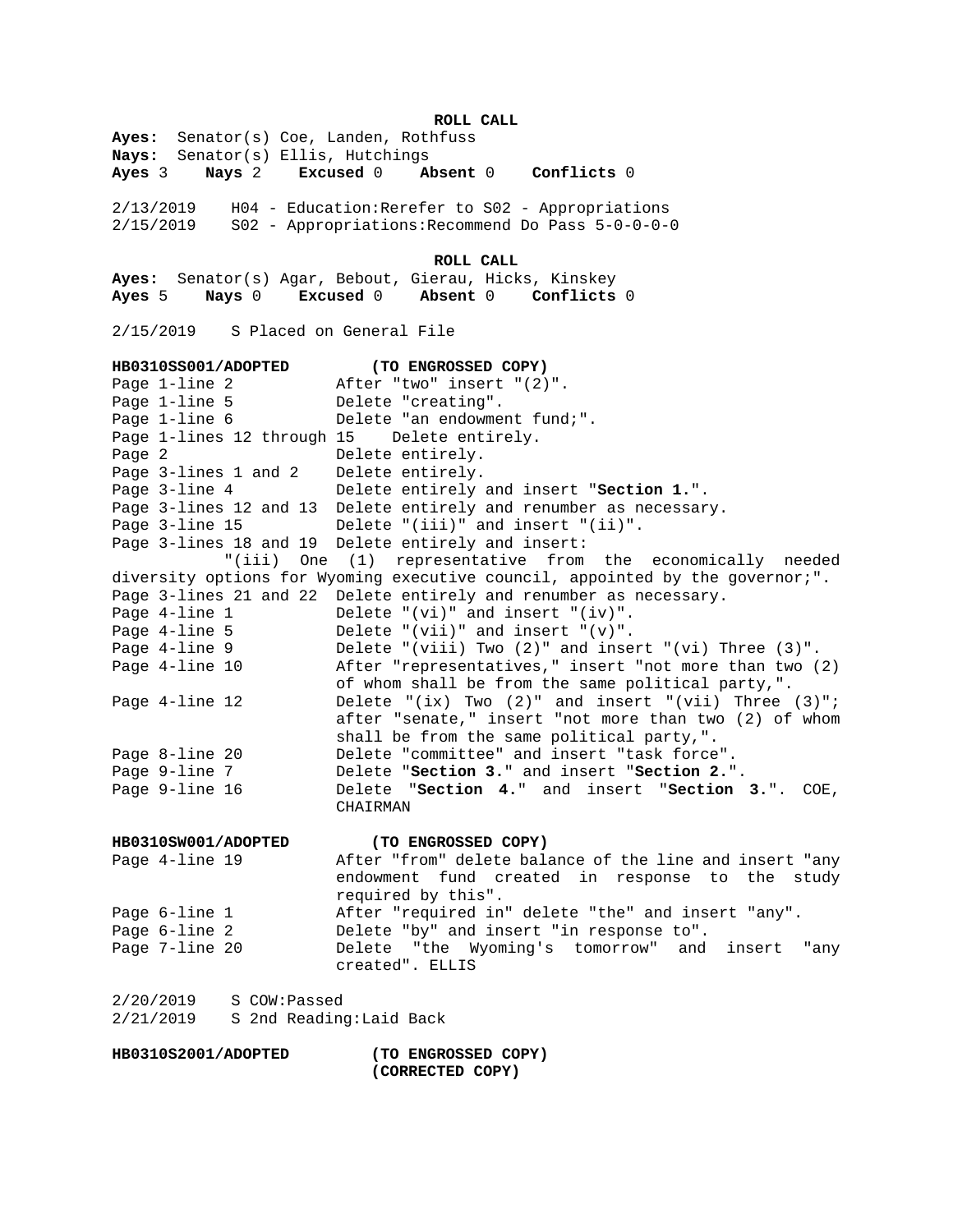Page 1-line 1 1 Delete "a study to create" and insert "the joint education interim committee to study the feasibility of making". Page 1-line 2 Delete "a grant program to make". Page 1-line 4 10 Delete entirely and insert "possible by creating a grant program;". Page 1-line 5 Delete "the study and". Page 1-line 6 Delete "for the study". Page 3-lines 6 through 22 Delete entirely including the Senate standing committee amendment (HB0310SS001/AE) to these lines. Page 4-lines 1 through 13 Delete entirely including the Senate standing committee amendment (HB0310SS001/AE) to these lines. Page 4-line 15 Delete "(b)" and insert "(a)"; delete "task force" and insert "joint education interim committee". Page 4-line 20 Delete "task force" and insert "committee". Page 5-line 4 Delete "task force" and insert "committee". Page 5-line 8 Delete "task force" and insert "committee". Page 5-line 10 Delete "task". Page 5-line 11 Delete "force" and insert "committee". Page 5-line 12 Delete "task". Page 5-line 13 Delete "force" and insert "committee". Page 5-line 15 Delete "task".<br>Page 5-line 16 Delete "force" Delete "force" and insert "committee". Page 5-after line 22 Insert and renumber as necessary: "(ii) Methods to reduce tuition by reducing administrative costs;". Page 7-line 2 Delete "Potential increases in required". Page 7-line 9 Delete "task force" and insert "committee". Page 8-line 4 Delete "(c)" and insert "(b)"; delete "task force" and insert "committee". Page 8-line 5 After "act." delete balance of line. Page 8-lines 6 through 15 Delete entirely. Page 8-lines 17 through 23 Delete entirely including the Senate standing committee amendment (HB0310SS001/AE) to these lines and insert: "(c) The committee may make findings and sponsor legislation as the committee determines appropriate.". Page 9-lines 1 through 5 Delete entirely. Page 9-line 7 Delete "thirty thousand". Page 9-line 8 Delete "dollars (\$30,000.00)" and insert "ten thousand dollars (\$10,000.00)". Page 9-line 10 Delete "Wyoming's tomorrow task force" and insert "joint education interim committee". STEINMETZ

### **ROLL CALL**

**Ayes:** Senator(s) Agar, Anselmi-Dalton, Baldwin, Bebout, Biteman, Boner, Bouchard, Case, Dockstader, Driskill, Ellis, Gierau, Hicks, Hutchings, James, Kinskey, Kost, Landen, Moniz, Nethercott, Perkins, Rothfuss, Schuler, Scott, Steinmetz

**Nays:** Senator(s) Anderson, Coe, Pappas, Von Flatern, Wasserburger **Ayes** 25 **Nays** 5 **Excused** 0 **Absent** 0 **Conflicts** 0

2/22/2019 S 2nd Reading:Passed 2/25/2019 S 3rd Reading:Failed 8-21-1-0-0